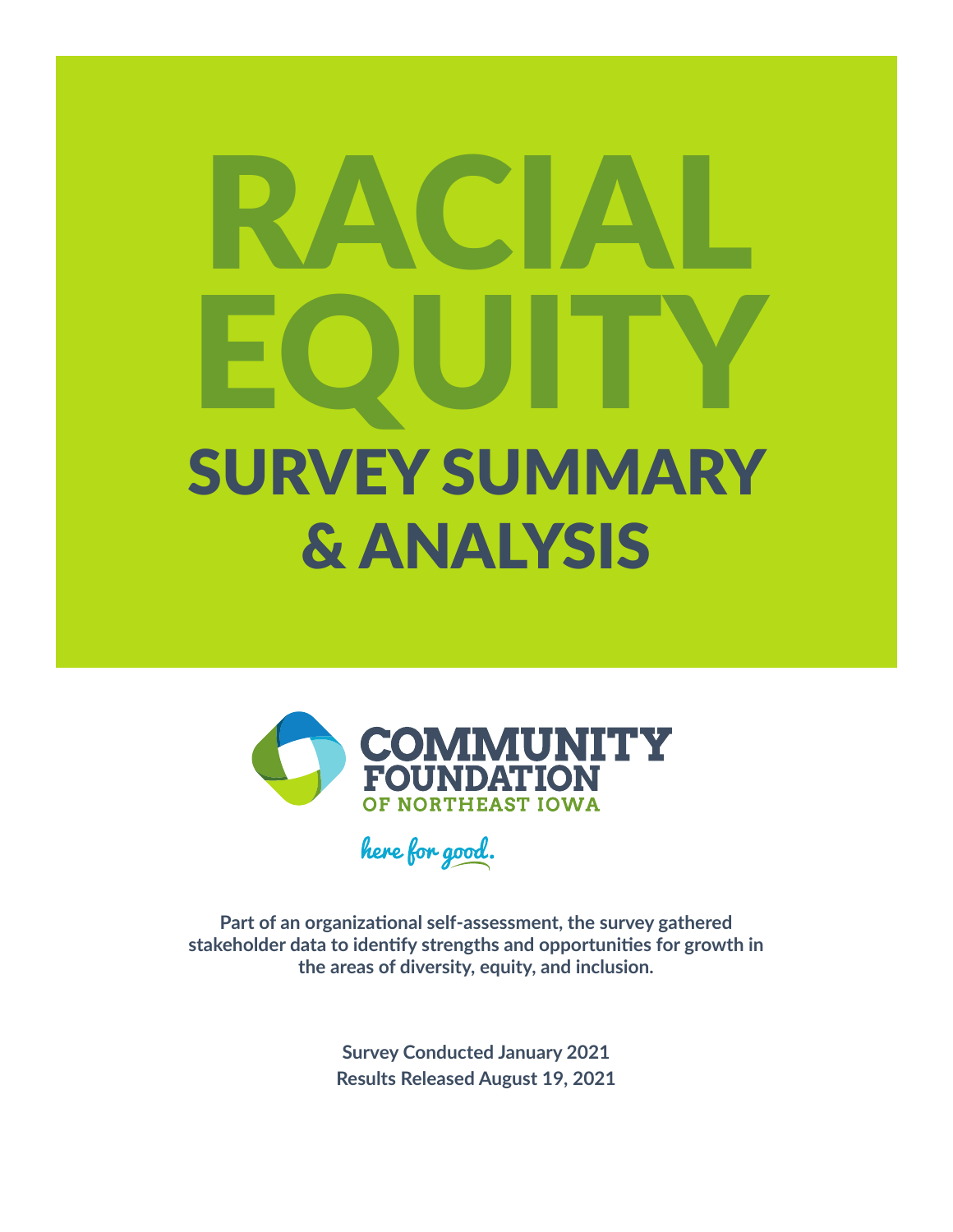## **Introduction**

In the summer of 2020, CFNEIA's Racial Equity Task Force was established to create and lead the Foundation's diversity, equity, and inclusion efforts moving forward. The Task Force adopted Power Moves, a philanthropy assessment guide for equity and justice, created by the National Committee for Responsive Philanthropy, to help guide CFNEIA's efforts.

A first step of the process was an organizational self-assessment, which included gathering internal and external data to identify areas of strength and opportunities for growth. In January 2021, the Task Force emailed three external stakeholder groups to solicit their participation in completing an anonymous online survey. Stakeholder groups included nonprofit agencies that serve Black Hawk County, Cedar Valley community leaders, and representatives of Black Hawk County funds held with the Foundation.

## Participant Breakdown by External Stakeholder Group

|                          | <b>Number of People</b><br><b>Contacted</b> | <b>Number of</b><br><b>Responses</b> | <b>Response</b><br>Rate |
|--------------------------|---------------------------------------------|--------------------------------------|-------------------------|
| Nonprofit Agencies       | 108                                         | 53                                   | 49%                     |
| <b>Community Leaders</b> | 59                                          | 16                                   | 27%                     |
| Fund Representatives     | 89                                          | 12                                   | 13%                     |
| <b>Total</b>             | 256                                         | 81                                   | 32%                     |

## Participant Breakdown by Race (Self-Identified), Total Responses

|                  | <b>Number of Survey</b><br><b>Participants</b> | <b>Percent of</b><br><b>Representation</b> |
|------------------|------------------------------------------------|--------------------------------------------|
| White            | 7Ω                                             | 86.4%                                      |
| Persons of Color | 11                                             | 13.6%                                      |
| <b>Total</b>     | 81                                             | 100%                                       |

*We are aware participation in this survey provided a small sample of our community. As we move deeper into racial equity work, intentional efforts will be made to increase the diversity and total number of voices in data gathering efforts.*

## Key Learnings

Through the study of the survey results, three key learning areas have been identified that will provide guidance and inform CFNEIA's action steps as it embeds a commitment to advance racial equity into the DNA of the organization:

- **1. Strengthened Organizational Transparency**
- **2. Amplified Engagement With The Community**
- **3. Increased Support For Transformational Change**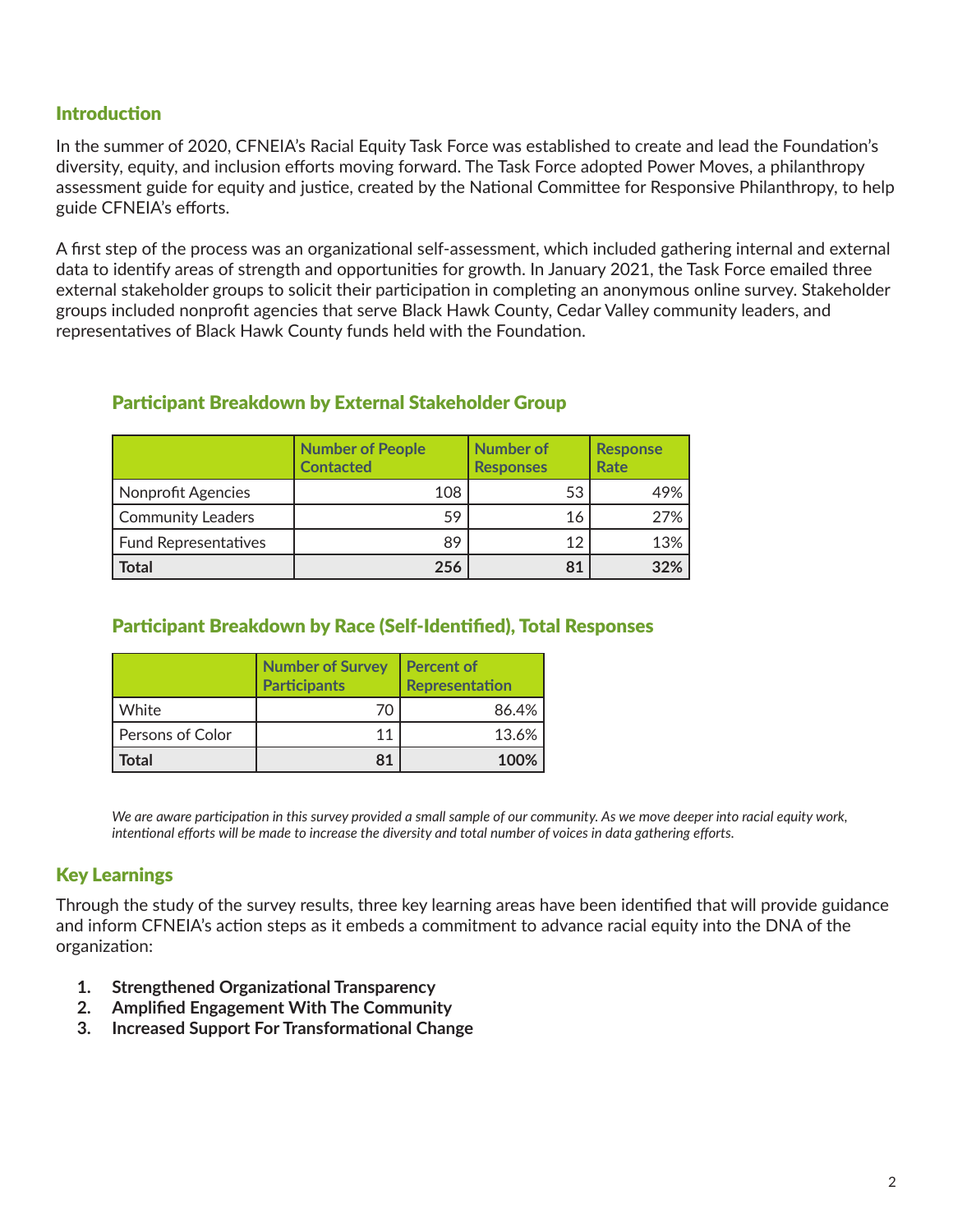## 1. Strengthened Organizational Transparency

CFNEIA must be even more transparent across all aspects of its work, including internal processes and program outcomes. Providing the community with clear, accessible information about practices and strategies, including hiring methods, board and volunteer recruitment efforts, grantmaking decision processes, and clarity around racial equity efforts, allows for public observation and input that leads to organizational growth and increased public trust. This level of openness must include increased communications efforts available to all stakeholder groups and the community at large.

## Supporting Data Excerpts

**Survey Question 18L:** Indicate how well the Community Foundation is as an effective partner with your organization (nonprofit) at communication/transparency related to goals, strategies, processes, and decisions.



While receiving a majority 'Very Good' and 'Good' responses for this survey question, the remaining total responses were one indicator that more transparency is needed in multiple areas.

**Survey Question 4A:** Select the best response in regard to CFNEIA having a comprehensive approach to addressing racial inequity.



The Foundation's efforts were in the early stages when this survey was released, so these numbers were not surprising. However, it was one of several questions where responses with high 'Unknown' numbers led to an understanding that more clear and accessible communication is needed as part of transparency.

Survey Participant Comment *"As it appears, I am not aware of the strategies, polices, and practices currently followed to engage specific populations of our community. It appears the Community Foundation needs to share what they are doing in their communications. Most communications I read from the Community Foundation highlight donor designated funds and programs and initiatives funded. I am not aware of other work currently being done by the board or staff to benefit our diverse populations and the divide of racial equity."*

#### ■ Very Good ■ Good ■ Fair ■ Poor ■ Very Poor ■ N/A / Unknown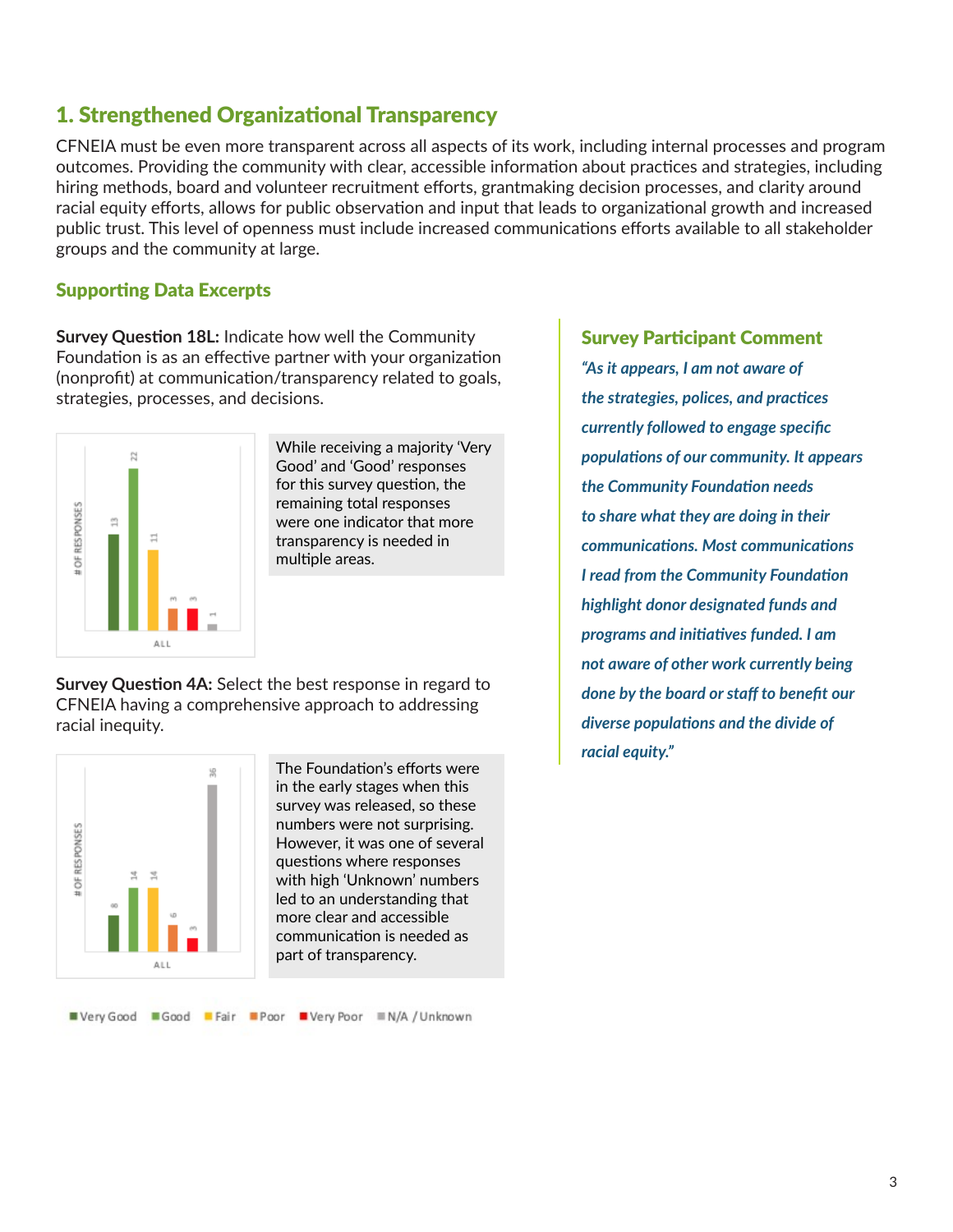# 2. Amplified Engagement With The Community

CFNEIA must increase engagement with the community by establishing a greater in-person presence in the community and strengthening its intentional efforts to bring more inclusive representation to positions of organizational influence and decision-making power. As a collaborative organization, CFNEIA staff and board members must join community conversations and place emphasis on learning more about issues of race, inequality, and barriers to opportunity through in-person interactions. The people representing the Foundation must also increasingly reflect the diverse region it serves. It is necessary for the Community Foundation to enhance its role as a convenor, especially in the nonprofit space, to create opportunities where all voices are heard. Authentic community engagement creates a space where all people have access, influence, and the power to identify community needs and shape policies and practices to address systemic racism.

## Supporting Data Excerpts

**Survey Question 2G/2H (Combined):** Indicate how well the Community Foundation is representing the community on its board and staff.



The need for more diverse representation on the CFNEIA staff and board rose to the top of Foundation learning in the responses seen here, as well as in voices throughout the comment sections of the survey. The number of responses in the 'Fair' or 'Poor' ranges for this question were some of the highest in the survey.

**Survey Question 5B:** Select the best response in regard to how well CFNEIA invites marginalized communities into the Community Foundation's strategic discussions and decisions.



As defined by the Power Moves assessment guide, sharing power involves engaging priority communities and involving grant and community partners in discussion and decision-making. This question result showed increased access and transparency is needed in decision-making conversations.

**Survey Question 18P:** Indicate how well the Community Foundation is as an effective partner with your organization (nonprofit) at convening agencies to work on a common issue.



Nonprofit organization participant responses in this data point show a need to enhance the current convener role CFNEIA has with this critical partner group.

Survey Participant Comment *"Foundation staff and board should actively seek volunteer roles in the organizations funded by CFNEIA. Continue to diversify board and staff to better reflect the make-up of the community. Organize and host social gatherings or meetings between not-forprofits that serve marginalized populations and donors who have donor advised funds to give funders the opportunity to learn firsthand about the needs of the community."*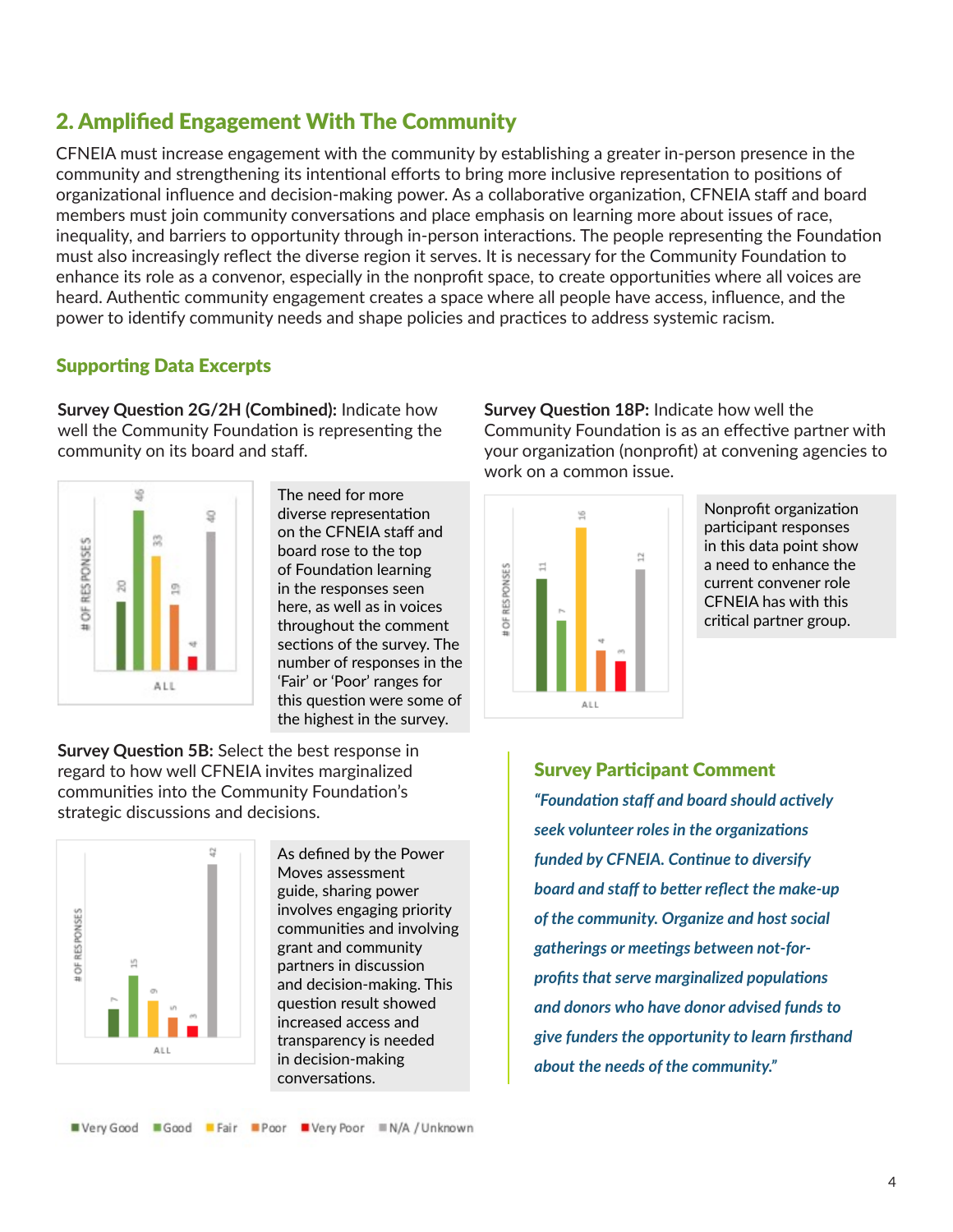# 3. Increased Support For Transformational Change

CFNEIA must invest even more resources and use its influence to advance racial equity. The Community Foundation will use its financial resources and connections to be a leader in supporting organizations on the front lines taking action for racial equity. Providing nonprofits, specifically BIPOC led organizations, with grant funding that is more accessible, higher dollar, with fewer restrictions, along with additional supports including trainings, relevant topic resources, and more access to Foundation expertise, creates critical capacity building opportunities for more sustainable and transformational change. The Foundation must also use its platform as a respected community partner to amplify BIPOC and nonprofit voices leading racial equity conversations and action.

## Supporting Data Excerpts

**Survey Question 2E:** Indicate how well the Community Foundation takes public stands on important issues facing the community.



While a majority of the responses fell in the 'Good' and 'Fair' categories, our task force saw this as an area for growth. CFNEIA can better use its position and voice in the community to be an active ally by raising issues of equity publicly.

Survey Participant Comment *"[CFNEIA] could be more vocal and visible in the community about addressing racial inequity. Use its grantmaking to make change happen but also be more than a funder. Influence and shape policy, programming, and behaviors by nonprofits, businesses, and government organizations."* 

**Survey Question 18C:** Indicate how well the Community Foundation is as an effective partner with your organization (nonprofit) at providing grants for general operations/ overhead.



Research shows grants supporting general operations are a key component to more equitable and transformative grantmaking. While CFNEIA does provide grants for nonprofit operations, the responses seen here show a need for clearer communications and ongoing research into strengthening grantmaking in this area.

■ Very Good ■ Good ■ Fair ■ Poor ■ Very Poor ■ N/A / Unknown